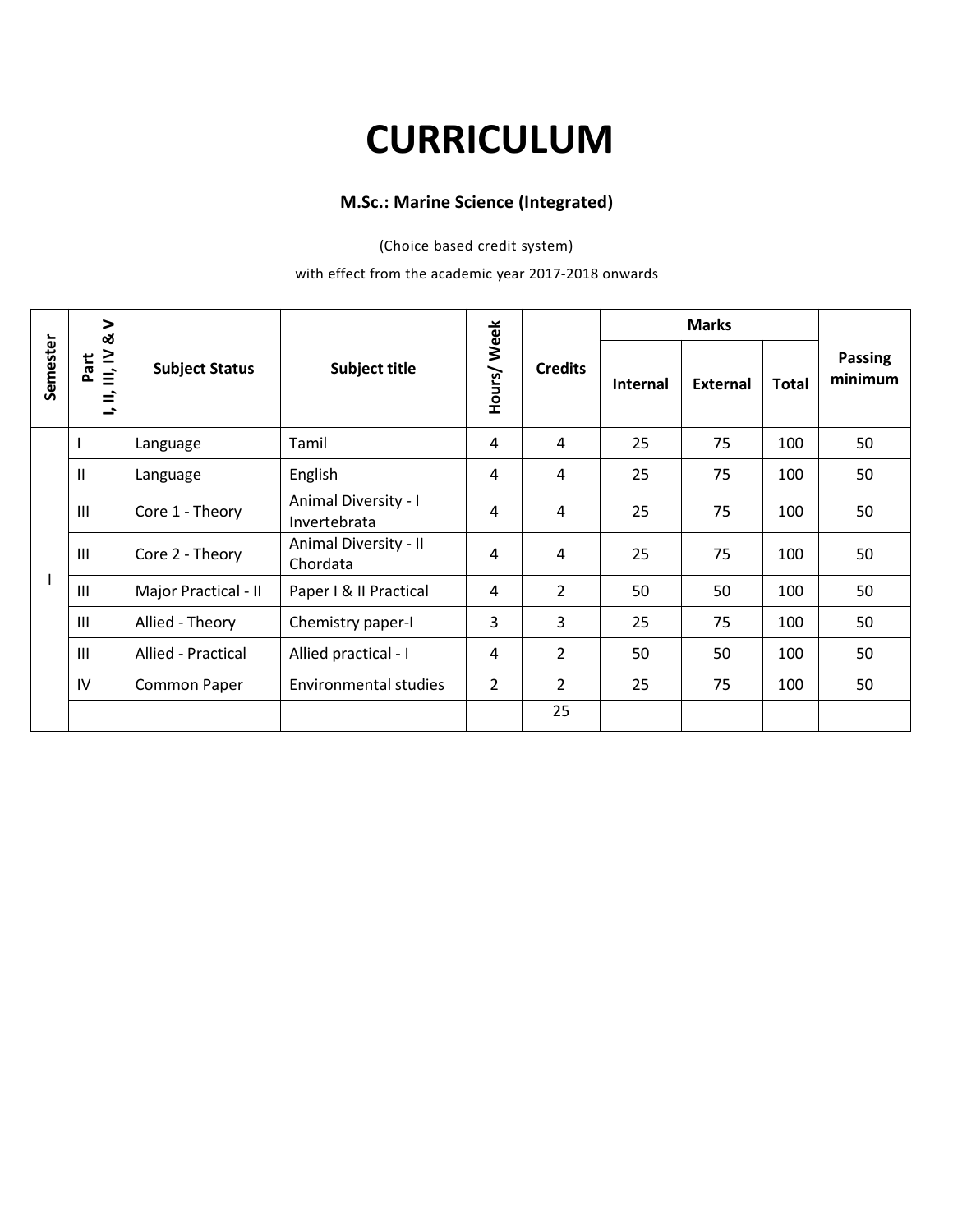|              | >                                                                    | <b>Subject Status</b> | Subject title         |                |                |          | <b>Marks</b>    |              |                    |
|--------------|----------------------------------------------------------------------|-----------------------|-----------------------|----------------|----------------|----------|-----------------|--------------|--------------------|
| Semester     | <b>ದ</b><br>$\equiv$<br>Part<br>$\equiv$<br>$\overline{\phantom{a}}$ |                       |                       | Hours/Week     | <b>Credits</b> | Internal | <b>External</b> | <b>Total</b> | Passing<br>minimum |
|              |                                                                      | Language              | Tamil                 | 4              | 4              | 25       | 75              | 100          | 50                 |
|              | $\mathbf{I}$                                                         | Language              | English               | 4              | 4              | 25       | 75              | 100          | 50                 |
|              | Ш                                                                    | Core 3 - Theory       | Developmental Biology | 4              | 4              | 25       | 75              | 100          | 50                 |
|              | $\mathbf{III}$                                                       | Core 4 - Theory       | Marine Ecology        | 4              | 4              | 25       | 75              | 100          | 50                 |
| $\mathbf{I}$ | $\  \ $                                                              | Major Practical - II  | Paper 3 & 4 Practical | 4              | $\overline{2}$ | 50       | 50              | 100          | 50                 |
|              | $\mathbf{III}$                                                       | Allied - Theory       | Chemistry paper-II    | 3              | $\overline{3}$ | 25       | 75              | 100          | 50                 |
|              | $\mathbf{III}$                                                       | Allied - Practical    | Allied practical - II | 4              | $\overline{2}$ | 50       | 50              | 100          | 50                 |
|              | IV                                                                   | Common Paper          | Value based education | $\overline{2}$ | $\overline{2}$ | 25       | 75              | 100          | 50                 |
|              |                                                                      |                       |                       |                | 25             |          |                 |              |                    |

#### **M. Sc. Marine Biotechnology**

|              |                |                          |                                                                  |                |           | <b>Marks</b>   |      |      |                                  |      |  |
|--------------|----------------|--------------------------|------------------------------------------------------------------|----------------|-----------|----------------|------|------|----------------------------------|------|--|
| Sem.<br>No.  | Sub.<br>No.    | Subject<br><b>Status</b> | <b>Subject Title</b>                                             | <b>Credits</b> | Hrs./week | <b>Maximum</b> |      |      | <b>Passing</b><br><b>Minimum</b> |      |  |
|              |                |                          |                                                                  |                |           | Int.           | Ext. | Tot. | Ext.                             | Tot. |  |
|              | $\mathbf{1}$   | Core                     | <b>Biosystematics and Biodiversity</b>                           | 4              | 3         | 25             | 75   | 100  | 38                               | 50   |  |
|              | $\overline{2}$ | Core                     | Biochemistry                                                     | 4              | 3         | 25             | 75   | 100  | 38                               | 50   |  |
|              | 3              | Core                     | <b>Cell and Molecular Biology</b>                                | 4              | 3         | 25             | 75   | 100  | 38                               | 50   |  |
|              | 4              | Core                     | Microbiology and Microbial applications                          | 4              | 3         | 25             | 75   | 100  | 38                               | 50   |  |
|              | 5              | Practical                | Practical covering above 4 core papers                           | 4              | 8         | 25             | 75   | 100  | 38                               | 50   |  |
|              | 6              | Elective                 | Biostatistics and Computer application (or)<br><b>Biophysics</b> | 3              | 3         | 25             | 75   | 100  | 38                               | 50   |  |
|              | 7              | Elective                 | Nano Science and Technology (or) Marine<br><b>Biofouling</b>     | 3              | 3         | 25             | 75   | 100  | 38                               | 50   |  |
|              | 8              | Core                     | Developmental Biology                                            | 4              | 3         | 25             | 75   | 100  | 38                               | 50   |  |
|              | 9              | Core                     | <b>Genomics and Bioinformatics</b>                               | 4              | 3         | 25             | 75   | 100  | 38                               | 50   |  |
| $\mathbf{H}$ | 10             | Core                     | Immunology                                                       | 4              | 3         | 25             | 75   | 100  | 38                               | 50   |  |
|              | 11             | Core                     | <b>Animal Physiology</b>                                         | 4              | 3         | 25             | 75   | 100  | 38                               | 50   |  |
|              | 12             | Practical                | Practical covering above 4 core papers                           | 4              | 8         | 25             | 75   | 100  | 38                               | 50   |  |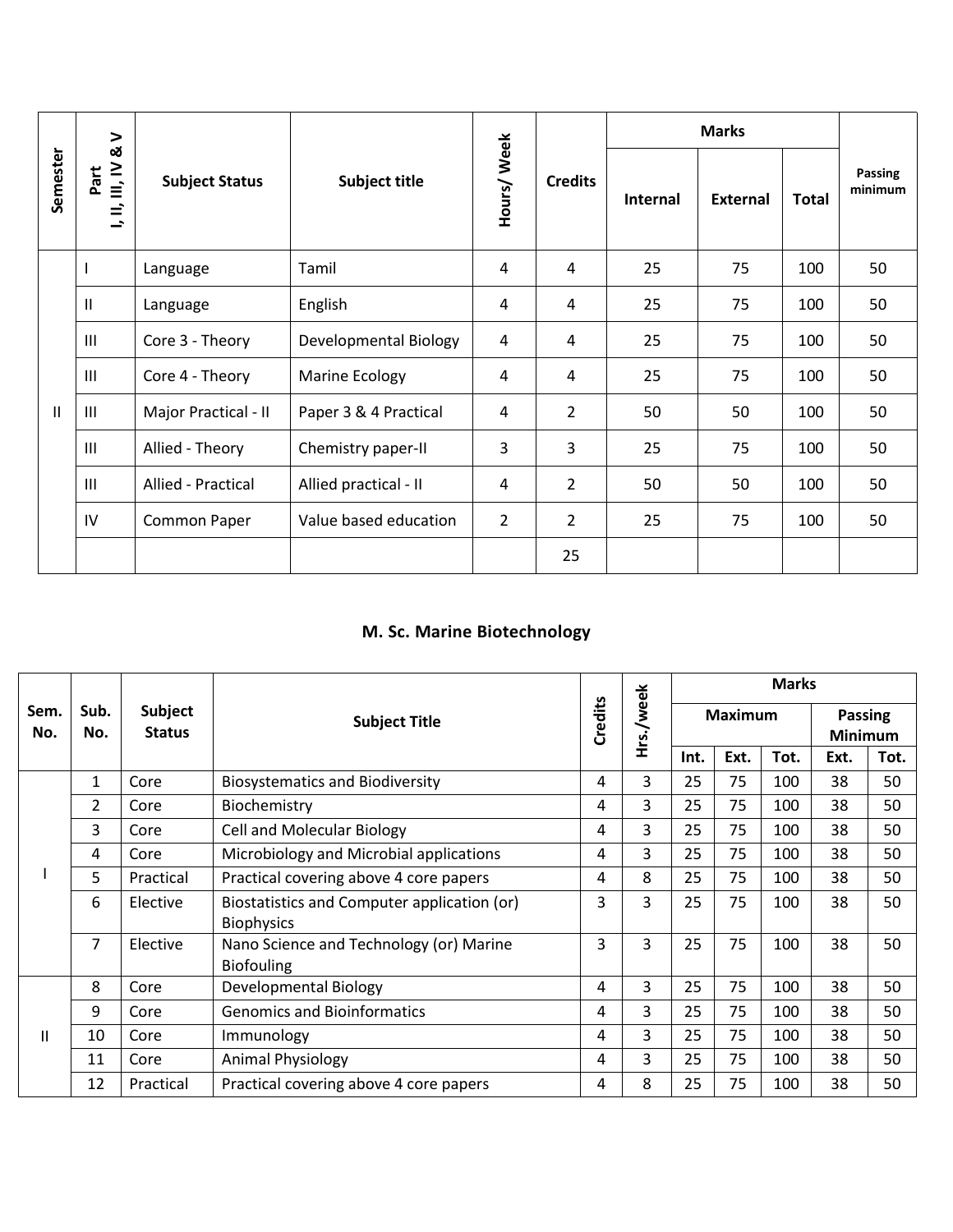|    | 13 | Elective   | Marine Natural Products (or) Bioethics and Bio | 3  |   | 25 | 75 | 100 | 38 | 50 |  |
|----|----|------------|------------------------------------------------|----|---|----|----|-----|----|----|--|
|    |    |            | safety                                         |    |   |    |    |     |    |    |  |
|    | 14 | Supportive | EDC                                            | 3  |   | 25 | 75 | 100 | 38 | 50 |  |
|    | 15 | Core       | Genetics and rDNA Technology                   |    |   | 25 | 75 | 100 | 38 | 50 |  |
|    | 16 | Core       | Aquaculture Biotechnology                      |    |   | 25 | 75 | 100 | 38 | 50 |  |
|    | 17 | Core       | <b>Environmental Biotechnology</b>             |    |   | 25 | 75 | 100 | 38 | 50 |  |
| Ш  | 18 | Core       | <b>Bioprocess Technology</b>                   | 4  |   | 25 | 75 | 100 | 38 | 50 |  |
|    | 19 | Practical  | Practical covering above 4 core papers         |    | 8 | 25 | 75 | 100 | 38 | 50 |  |
|    | 20 | Elective   | Extremophiles (or) Research Methodology        | 3  |   | 25 | 75 | 100 | 38 | 50 |  |
|    | 21 | Supportive | EDC.                                           | 3  |   | 25 | 75 | 100 | 38 | 50 |  |
| IV | 22 |            | Project                                        | 12 |   | 25 | 75 | 100 | 38 | 50 |  |

### **M. Sc. Microbiology**

|             |                |                          | <b>Subject Title</b>                                                |   | Hrs./week      | <b>Marks</b>   |      |      |                                  |      |  |
|-------------|----------------|--------------------------|---------------------------------------------------------------------|---|----------------|----------------|------|------|----------------------------------|------|--|
| Sem.<br>No. | Sub.<br>No.    | Subject<br><b>Status</b> |                                                                     |   |                | <b>Maximum</b> |      |      | <b>Passing</b><br><b>Minimum</b> |      |  |
|             |                |                          |                                                                     |   |                | Int.           | Ext. | Tot. | Ext.                             | Tot. |  |
|             | 1              | Core                     | Biochemistry                                                        | 4 | 3              | 25             | 75   | 100  | 38                               | 50   |  |
|             | $\overline{2}$ | Core                     | <b>Cell and Molecular Biology</b>                                   | 4 | 3              | 25             | 75   | 100  | 38                               | 50   |  |
|             | 3              | Core                     | General microbiology                                                | 4 | $\overline{3}$ | 25             | 75   | 100  | 38                               | 50   |  |
|             | $\overline{4}$ | Core                     | Microbial Physiology and Metabolism                                 | 4 | $\overline{3}$ | 25             | 75   | 100  | 38                               | 50   |  |
|             | 5              | Practical                | Practical covering above 4 core papers                              | 4 | 8              | 25             | 75   | 100  | 38                               | 50   |  |
|             | 6              | Elective                 | Biostatistics and Computer application (or)<br>Aquatic microbiology | 3 | 3              | 25             | 75   | 100  | 38                               | 50   |  |
|             | $\overline{7}$ | Core                     | <b>Bacteriology and Virology</b>                                    | 4 | $\overline{3}$ | 25             | 75   | 100  | 38                               | 50   |  |
|             | 8              | Core                     | Mycology and Phycology                                              | 4 | 3              | 25             | 75   | 100  | 38                               | 50   |  |
|             | 9              | Core                     | Immunology                                                          | 4 | 3              | 25             | 75   | 100  | 38                               | 50   |  |
| Ħ           | 10             | Core                     | <b>Microbial Genetics</b>                                           | 4 | 3              | 25             | 75   | 100  | 38                               | 50   |  |
|             | 11             | Practical                | Practical covering above 4 core papers                              | 4 | 8              | 25             | 75   | 100  | 38                               | 50   |  |
|             | 12             | Elective                 | Food Microbiology (or) Microbial Genomics and<br>Proteomics         | 3 | 3              | 25             | 75   | 100  | 38                               | 50   |  |
|             | 13             | Supportive               | Sports medicine, Physiotherapy & First aid                          | 3 | $\overline{3}$ | 25             | 75   | 100  | 38                               | 50   |  |
|             | 14             | Core                     | <b>Recombinant DNA Technology</b>                                   | 4 | $\overline{3}$ | 25             | 75   | 100  | 38                               | 50   |  |
|             | 15             | Core                     | <b>Bioprocess Technology</b>                                        | 4 | $\overline{3}$ | 25             | 75   | 100  | 38                               | 50   |  |
| Ш           | 16             | Core                     | <b>Medical Microbiology</b>                                         | 4 | 3              | 25             | 75   | 100  | 38                               | 50   |  |
|             | 17             | Core                     | Bioremediation                                                      | 4 | 3              | 25             | 75   | 100  | 38                               | 50   |  |
|             | 18             | Practical                | Practical covering above 4 core papers                              | 4 | 8              | 25             | 75   | 100  | 38                               | 50   |  |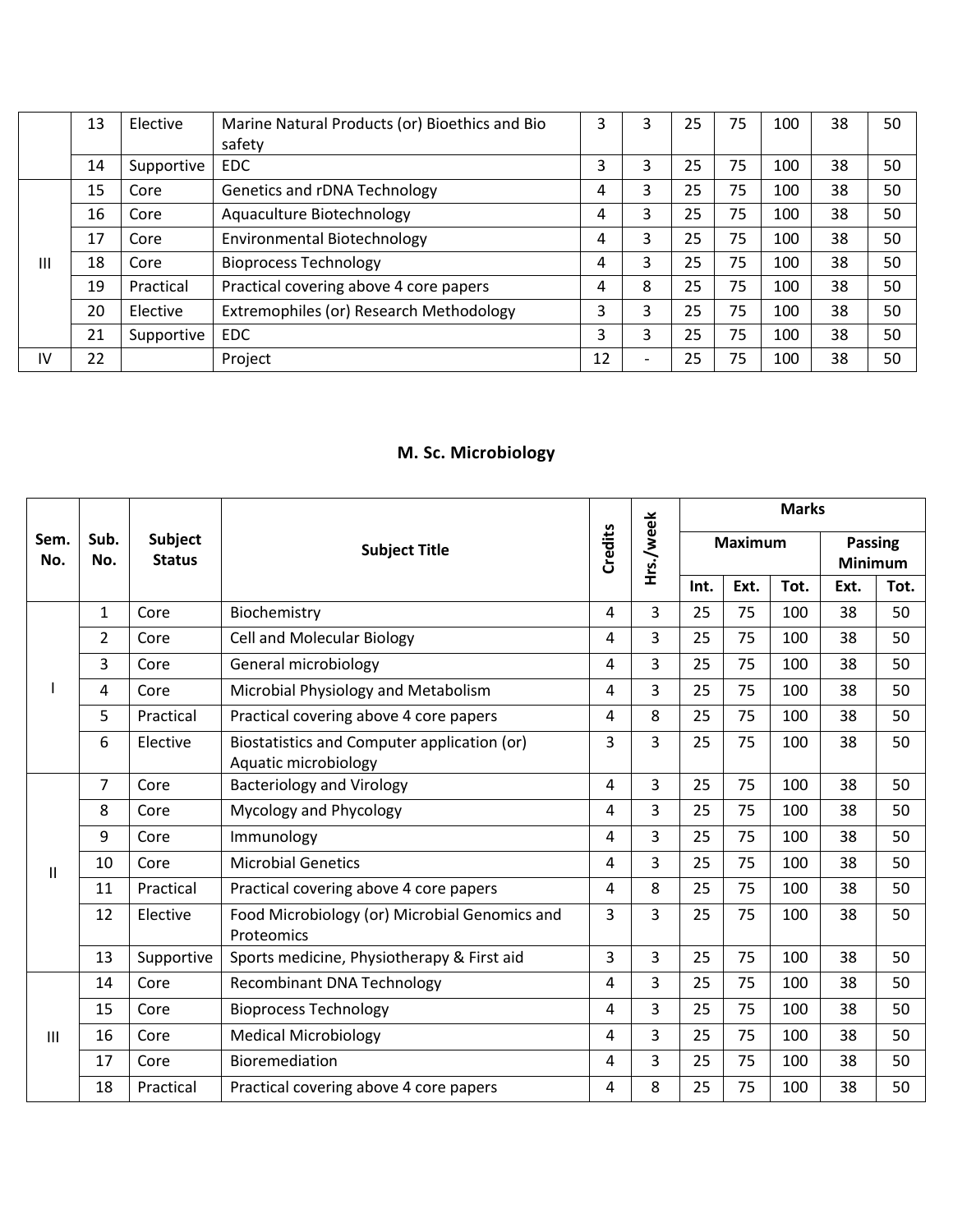|    | 19 | Elective   | Bioinformatics (or) Fish processing and Quality |    | 25 | 75 | 100 | 38 | 50 |  |
|----|----|------------|-------------------------------------------------|----|----|----|-----|----|----|--|
|    |    |            | <b>Assessment Technology</b>                    |    |    |    |     |    |    |  |
|    | 20 | Elective   | Bioethics and Bio safety (or) Nano-science and  |    | 25 | 75 | 100 | 38 | 50 |  |
|    |    |            | Technology                                      |    |    |    |     |    |    |  |
|    | 21 | Supportive | EDC.                                            |    | 25 | 75 | 100 | 38 | 50 |  |
| ١V | 22 |            | Project                                         | 12 | 25 | 75 | 100 | 38 | 50 |  |

## **M. Phil. Coastal Aquaculture**

| <b>Subject</b><br>code | Subject                                        | Exam hrs | <b>Total marks</b> | Passing min. |  |  |  |  |  |  |  |
|------------------------|------------------------------------------------|----------|--------------------|--------------|--|--|--|--|--|--|--|
| Semester I             |                                                |          |                    |              |  |  |  |  |  |  |  |
| LCA1                   | Paper I - Research Methodology                 | 3        | 100                | 50           |  |  |  |  |  |  |  |
| LCA <sub>2</sub>       | Paper II - Coastal Aquaculture                 | 3        | 100                | 50           |  |  |  |  |  |  |  |
| LCA3                   | Paper III - Culture and Hatchery<br>techniques | 3        | 100                | 50           |  |  |  |  |  |  |  |
| Semester II            |                                                |          |                    |              |  |  |  |  |  |  |  |
| <b>LCAD</b>            | Project work<br>(Ext.: 150 + Int. (Viva) : 50) |          | 200                | 100          |  |  |  |  |  |  |  |

## **M.Phil. Marine Biotechnology**

| <b>Subject</b><br>code | <b>Subject</b>                                 | <b>Exam hrs</b>          | <b>Total marks</b> | Passing min. |  |  |  |  |  |  |  |
|------------------------|------------------------------------------------|--------------------------|--------------------|--------------|--|--|--|--|--|--|--|
| Semester I             |                                                |                          |                    |              |  |  |  |  |  |  |  |
| LMB1                   | Paper I - Research Methodology                 | 3                        | 100                | 50           |  |  |  |  |  |  |  |
| LMB <sub>2</sub>       | Paper II - Genetic Engineering                 | 3                        | 100                | 50           |  |  |  |  |  |  |  |
| LMB3                   | Paper III - Applied Marine<br>Biotechnology    | 3                        | 100                | 50           |  |  |  |  |  |  |  |
|                        | Semester II                                    |                          |                    |              |  |  |  |  |  |  |  |
| <b>LMBD</b>            | Project work<br>(Ext.: 150 + Int. (Viva) : 50) | $\overline{\phantom{a}}$ | 200                | 100          |  |  |  |  |  |  |  |